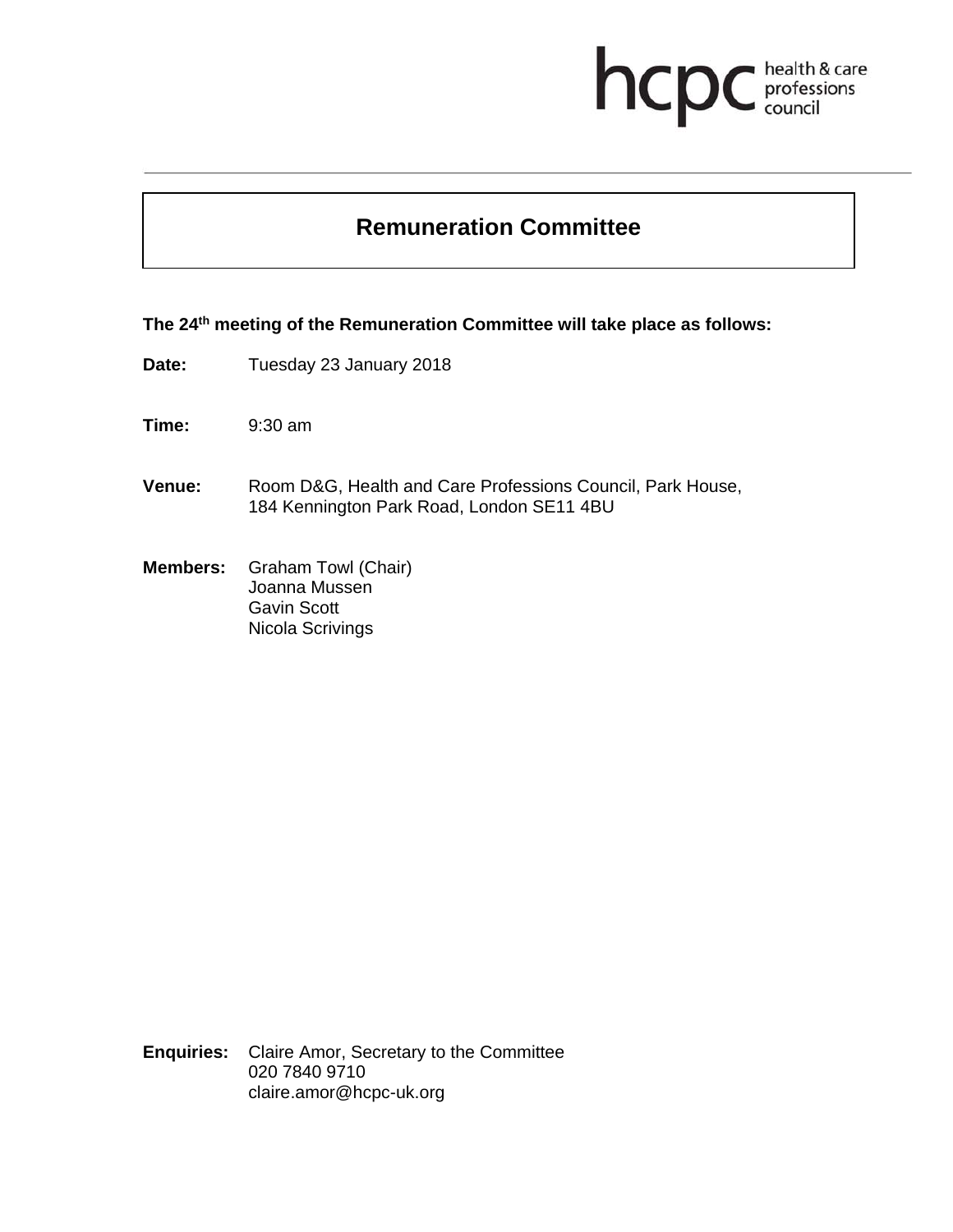### Public Agenda

| 1 | <b>Chairs welcome</b>                                             | verbal |
|---|-------------------------------------------------------------------|--------|
| 2 | Apologies for absence                                             | verbal |
| 3 | Approval of agenda                                                | verbal |
| 4 | <b>Declaration of members' interests</b>                          | verbal |
| 5 | Any other business<br>Previously notified and agreed by the Chair |        |

6 **Date and time of next meeting** Tuesday 6 February 2018 – 2pm

#### **Resolution**

The Committee is invited to adopt one or more of the following:

'The Committee hereby resolves that the remainder of the meeting shall be held in private, because the matters being discussed relate to one or more of the following;

- (1) information relating to a registrant, former registrant or applicant for registration;
- (2) information relating to an employee or officer holder, former employee or applicant for any post or office;
- (3) the terms of, or expenditure under, a tender or contract for the purchase or supply of goods or services or the acquisition or disposal of property;
- (4) negotiations or consultation concerning labour relations between the Council and its employees;
- (5) any issue relating to legal proceedings which are being contemplated or instituted by or against the Committee or the Council;
- (6) action being taken to prevent or detect crime or to prosecute offenders;
- (7) the source of information given to the Committee in confidence; or
- (8) any other matter which, in the opinion of the Chair, is confidential or the public disclosure of which would prejudice the effective discharge of the Committee's or Council's functions.'

| Item | Reason for Exclusion |
|------|----------------------|
|      |                      |

#### Private Agenda

7 **Tender - Review of pay structure, principles and policy** enclosure 1 Teresa Haskins – Director of Human Resources AUD 01/18 Order as below;